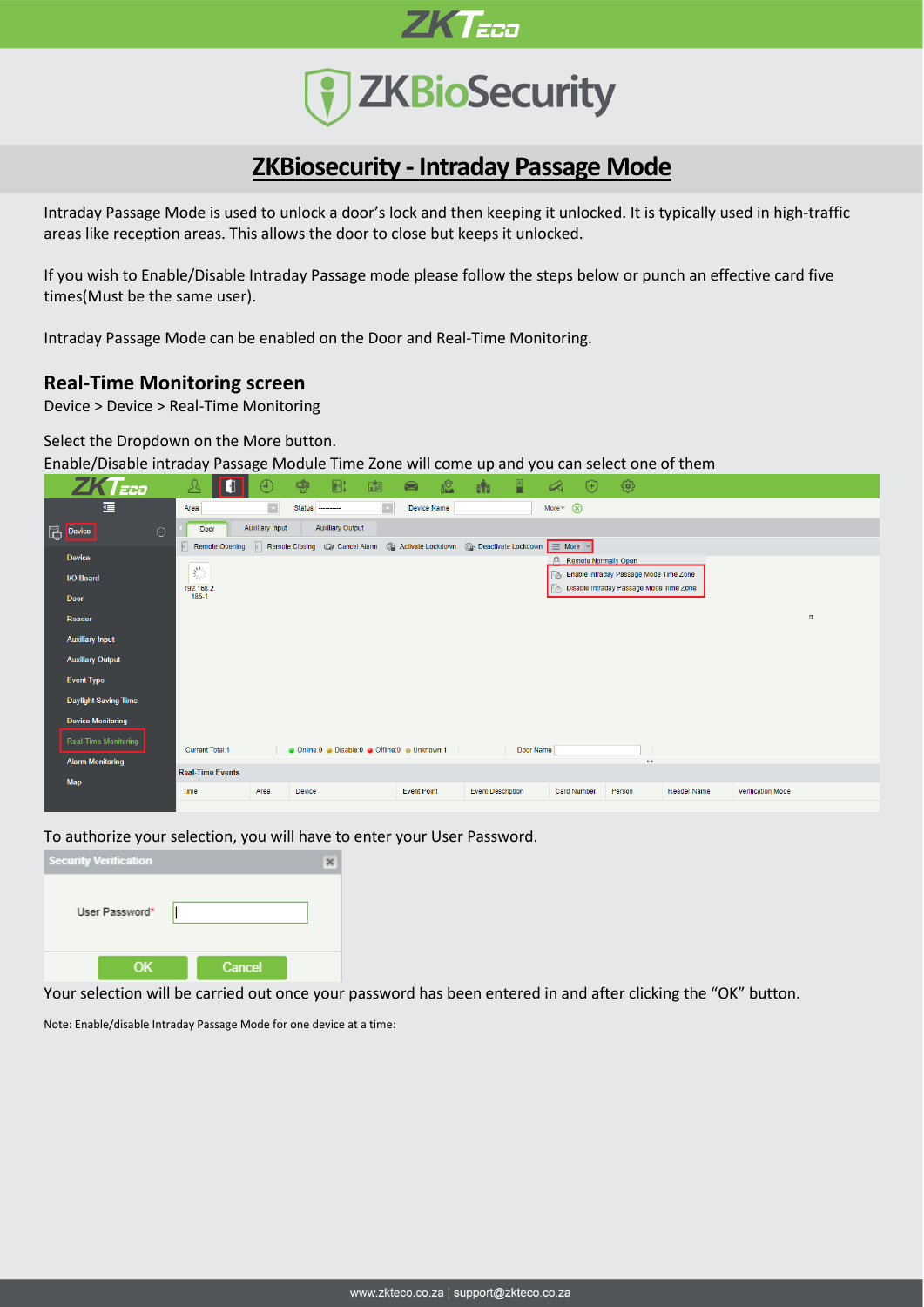

Device > Device > Real-Time Monitoring

Keep your mouse above the device

Enable/Disable intraday Passage Module Time Zone will come up and you can select one of them



To authorize your selection, you will have to enter your User Password.



Your selection will be carried out once your password has been entered in and after clicking the "OK" button.